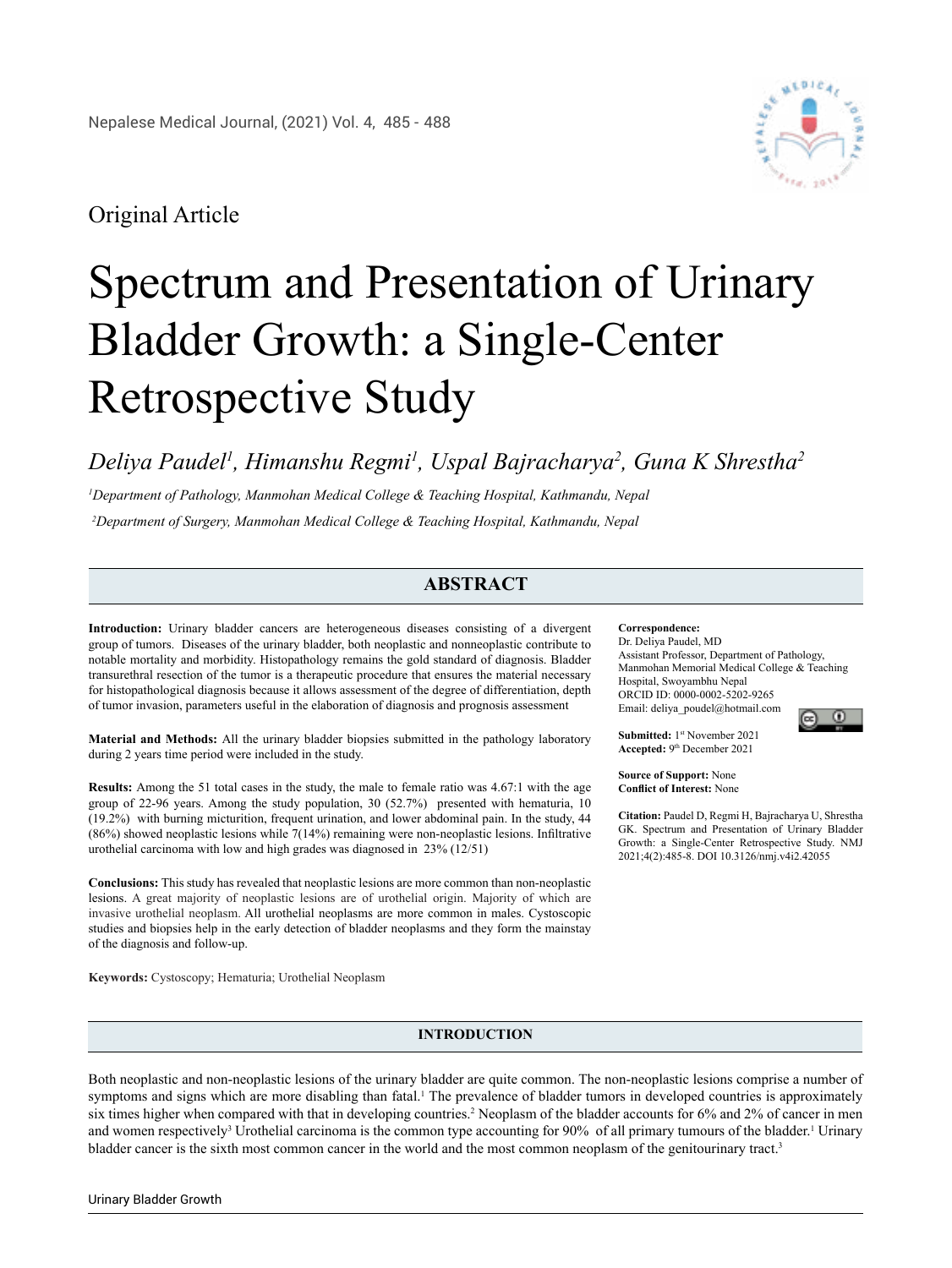Cystoscopy is the primary diagnostic tool for direct examination of the bladder neoplasm which also helps in taking biopsies from respective diseased area<sup>4</sup>. Bladder transurethral resection of the tumor is a therapeutic procedure that ensures the material necessary for histopathological diagnosis because it allows assessment of the degree of differentiation and depth of tumor invasion both parameters that are useful in the elaboration of diagnosis and prognosis assessment<sup>5</sup> In this study, we aim to find out the histopathological features of various lesions in bladder biopsies.

## **METHODS AND MATERIALS**

This was a retrospective and prospective study conducted in the department of pathology with approval from the institutional review board, MMIHS. The study was done for a period of two years (January 2016 to December 2018). The material for the study comprised of biopsies from transurethral resection of bladder tumour (TURBT) and cystoscopic samples. Clinical history and cystoscopic findings were taken from the patient record. All the bladder biopsies were received during the study period. in the department of pathology, MMTH was included. Inadequate bladder biopsies were defined as biopsies that could not be interpreted by the pathologist due to inadequate content or poor preservation. All the biopsies were immediately fixed in 10% formalin and processed routinely. The slides were stained with H and E and light microscopy technique was used for diagnosis.

# **RESULTS**

Among the 51 total cases in the study, the male to female ratio was 4.67:1 with the age group of 22-96 years. Table 1 shows the age-wise distribution of the cases. The age group of 60-80 years had higher prevalence followed by 40-60 years, 80-100 years, and 20-40 years. Among the study population, 30 (52.7%) presented with hematuria, 10 (19.2%) with burning micturition, frequent urination, and lower abdominal pain (Table 2).

#### **Table 1: Distribution of patients according to Age**

| Age group   | Frequency $(\% )$ |
|-------------|-------------------|
| $20-40$ yrs | 4(7.8)            |
| N-60        | 20(39.2)          |
| 60-80       | 21(41.1)          |
| 0-100       | 2(11.7)           |

#### **Table 2: Distribution of patient according to clinical features**

| <b>Clinical features</b>   | Frequency $(\% )$ |
|----------------------------|-------------------|
| Hematuria                  | 30(58.8)          |
| <b>Burning Micturition</b> | 10(19.6)          |
| <b>Frequency</b>           | 10(19.6)          |
| Pain lower abdomen         | 10(19.6)          |
| <b>Hesistency</b>          | 7(13.7)           |
| <b>Dysuria</b>             | 7(13.7)           |
| Urgency                    | 6(11.7)           |
| Fever                      | 4(7.8)            |
| <b>Nocturia</b>            |                   |

In the study, 44 (86%) showed neoplastic lesions while the remaining 7(14%) remaining were non-neoplastic lesions (Table 3). The most common histopathological diagnosis was Infiltrative urothelial carcinoma comprising 24 (4732%) followed by Noninvasive papillary urothelial carcinoma (n=15; 30.4%).

## **Table 3: Distribution of patient according to Histopathological Diagnosis**

| <b>Histopathological Diagnosis</b>                                        | <b>Total Number</b><br>- of<br>cases $(n = 51)$ |
|---------------------------------------------------------------------------|-------------------------------------------------|
| Cystitis cystica                                                          | $4(7.84\%)$                                     |
| <b>Hemangioma</b>                                                         | $1(1.96\%)$                                     |
| Urothelial Hyperplasia                                                    | $2(3.92\%)$                                     |
| Urothelial Dysplasia                                                      | $4(7.84\%)$                                     |
| <b>Non-Invasive Papillary Urothelial</b><br>Carcinoma, Low Grade (fig. 1) | $9(18.64\%)$                                    |
| <b>Non Invasiove Papillary Urothelial</b><br>Carcinoma, High Grade        | $6(11.76\%)$                                    |
| <b>Infiltrative Urothelial Carcinoma, Low</b><br>Grade                    | $12(23.52\%)$                                   |
| Infiltrative Urothelial Carcinoma, High<br>Grade (fig. 2)                 | 12 (23.52%)                                     |
| Poorly Differentiated Carcinoma (fig. 3)                                  | $1(1.96\%)$                                     |



**Figure 1: Non-Invasive Papillary Urothelial Carcinoma, Low Grade ( HE stain, X50)**



**Figure 2: A) Infiltrating Urothelial Carcinoma, High Grade (HE stain, X50)**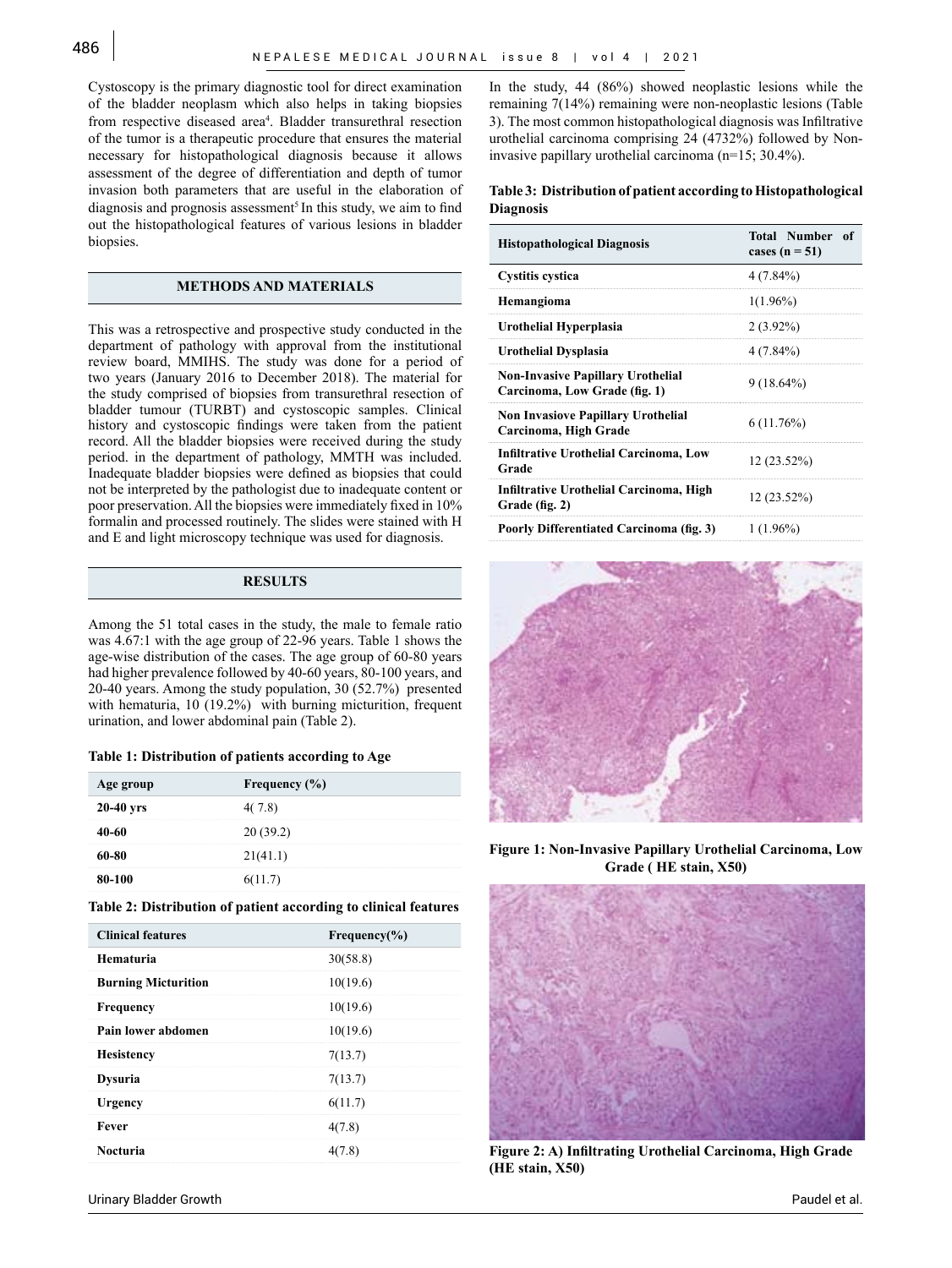

**Figure 2: B) showing invasion into the muscular tissue (HE stain, X100)**



**Figure 3:Poorly differentiated carcinoma ( HE stain, X100)**

# **DISCUSSION**

Urinary bladder malignancy is the major cause of morbidity and mortality. It is the fourth most common malignancy in men.<sup>6</sup> Primary diagnostic tool is cystoscopy and the most frequently used diagnostic procedure is TURBT.<sup>7</sup> In the present study 86% were neoplastic lesions and 14% were nonneoplastic lesions which were comparable with the study of Shruthi et al<sup>7</sup> and Shrestha et al.<sup>8</sup>

The commonest age group of tumor presentation was 60-80 years with a male to female ratio of 4.6:1 which were comparable with other studies Shrestha et al<sup>8</sup> and Kousthuba et al.<sup>9</sup> The most common presenting complaints were hematuria followed by urgency, frequency, and pain abdomen which were comparable with a study conducted by Shruthi et al.<sup>7</sup>

The most common non-neoplastic lesion in our study is cystitis cystic (8%) followed by urothelial hyperplasia(4%). This was in contrast with a study conducted by Shrestha et  $al<sup>8</sup>$ , where papilloma (7.1%) was the commonest followed by Papillary urothelial neoplasm of low malignant potential (2.4%) and Suba et al<sup>10</sup> where chronic non-specific cystitis was commonest followed by follicular cystitis.

As already known, a vast majority of tumors of the urinary bladder are of epithelial origin, which arises from urothelium, a transitional type epithelium that lines the bladder.<sup>9</sup> Approximately 90% of malignant tumors are transitional cell carcinomas. The remaining 10% comprises all other types of carcinoma.<sup>11</sup> In this study too, urothelial carcinoma was the most common urinary bladder neoplasm comprising 96% of cases, which correlates with the study conducted by Kousthuba et al<sup>9</sup> (96%), Shrestha et al<sup>8</sup> (85.7%), and Mahesh et al  $(81.1\%)$ .<sup>1</sup>

In our study, high-grade urothelial carcinoma was seen in 50% of cases and low-grade urothelial carcinoma was seen in 50%. This correlates with the study conducted by Mahesh et  $al<sup>1</sup>$  in which high-grade urothelial carcinoma comprised 53.5% compared to low-grade urothelial carcinoma which comprised 42.8%. In contrast, Matalka et al<sup>3</sup> found 60% of cases were low-grade urothelial carcinoma and only 40% were of high-grade urothelial carcinoma.

# **CONCLUSIONS**

TURBT is done in neoplastic lesions more commonly than in non-neoplastic lesions. Most of the non-neoplastic lesions are cystitis cystica and urothelial hyperplasia. A great majority of neoplastic lesions are of urothelial origin. The majority of which are invasive urothelial neoplasm Cystoscopic studies and biopsies help in the early detection of bladder neoplasms and they form the mainstay of the diagnosis and follow up.

## **REFERENCES**

- 1. Kumar MU, Yelikar BR. Spectrum of Lesions in Cystoscopic Bladder Biopsies: A Histopathological study. Al Ameen J Medical Sci. 2012;5:132-6: [Website](http://ajms.alameenmedical.org/ArticlePDFs%5CAJMS%20V5.N2.2012%20P%20132-136.pdf)
- 2. Lopez-Beltran A, Bassi PF, Pavone-Macaluso M, Montiron R. Handling and Pathology Reporting of Specimens with Carcinoma of the Urinary Bladder, Ureter, and Renal Pelvis; European Urology 45 (2004): 257–66: [Crossref](https://doi.org/10.1016/j.eururo.2003.09.018)
- 3. Matalka I, Bani-Hani K, Shotar A, Bani Hani O, Bani-Hani I. Transitional cell carcinoma of the urinary bladder: a clinicopathological study. Singapore Med J. 2008 Oct;49(10):790- 4. [Website](https://pubmed.ncbi.nlm.nih.gov/18946612/)
- 4. Amin MB. APII Urinary bladder biopsy interpretation part-1, College of American
- 5. pathologists, 2004: [Cited on 12th October 2021) Available from: **[Website](https://webapps.cap.org/apps/docs/annual_meeting/presentations/2004/monday/AP110_Urinary_Bladder_Biopsy_Interpretation_Part_1.pdf)**
- 6. Kim LHC, Patel MI. Transurethral resection of bladder tumour (TURBT). Transl Androl Urol 2020;9(6):3056-72 : [Website](https://pubmed.ncbi.nlm.nih.gov/33457279)
- 7. Kirkali Z, Chan T, Manoharan M, Algaba F, Busch C, Cheng L, et al. Bladder cancer: epidemiology, staging and grading, and diagnosis. Urology. 2005;66:4-34. [Website](https://pubmed.ncbi.nlm.nih.gov/16399414/)